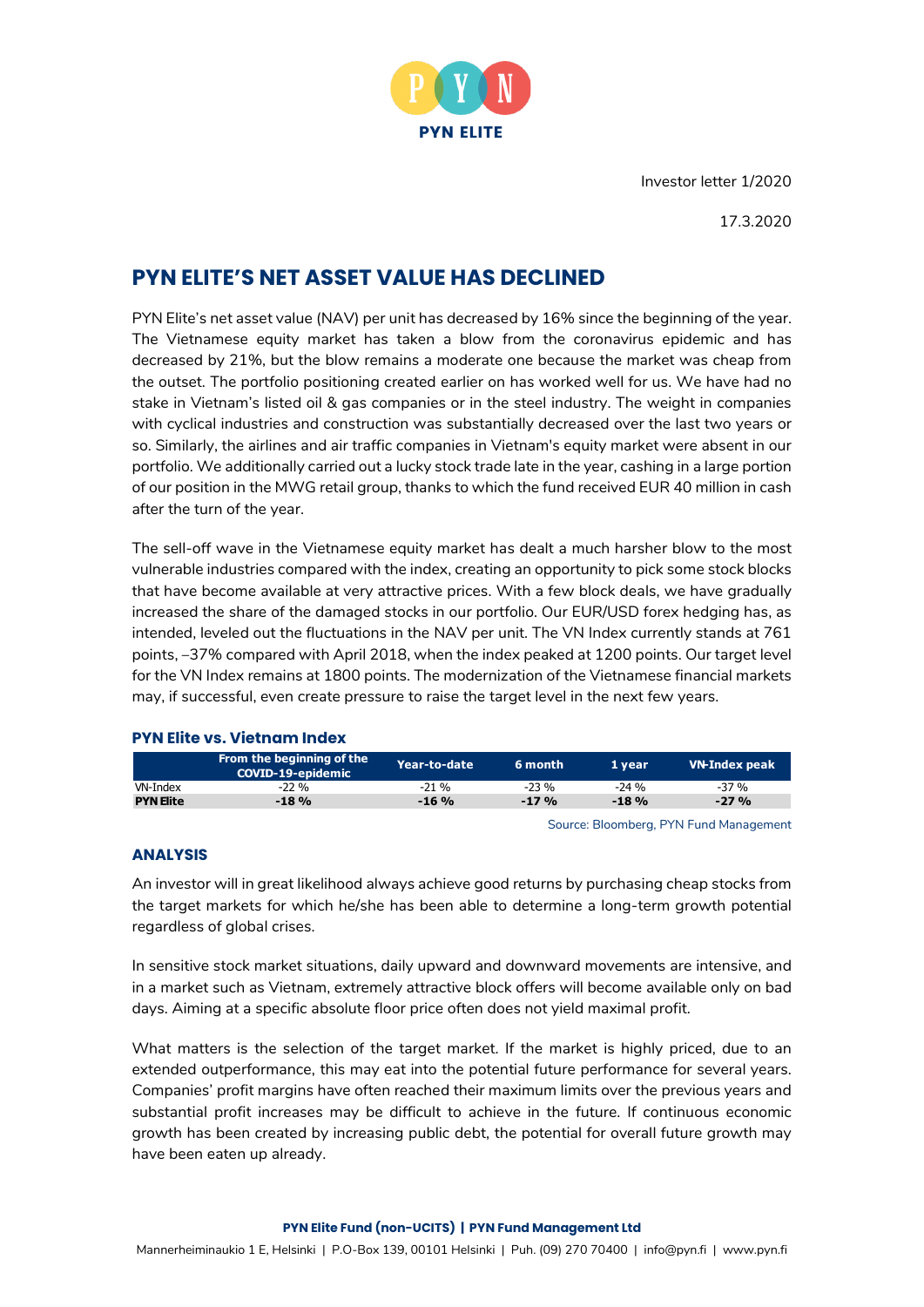The stock markets of the countries where growth is structurally sound are not spared from stock market crashes but, as a rule, they always rebound similarly to a fairly sharp V curve, in other words the recovery after a crash is relatively rapid.

### **NO NEED TO WORRY ABOUT VIETNAM**

When Vietnam goes through a global recession, it means only 5% GDP growth. This happened in 2009, when the harm to the real economy left a dent in Vietnamese exports. The global financial market went into a crisis in 2008 and foreign trade decreased –23% year-on-year over 2009. Vietnamese exports went down 8% during that same year, while the country's share of the global foreign trade grew from 0.39% to 0.46% over the same period.

### **Vietnamese exports in 2008-2009**

| <b>Vietnam exports</b>    | 2008               | 2009               | <b>Change</b> |
|---------------------------|--------------------|--------------------|---------------|
| World foreign trade       | 16 108 billion USD | 12 385 billion USD | $-23.0%$      |
| <b>Vietnamese exports</b> | 62.79 billion USD  | 57,52 billion USD  | $-8.0%$       |
| Vietnam's market share    | $0.4\%$            | 0.5%               |               |

Source: IMF

Vietnamese exports are highly competitive, and the industrial capital expenditure has been very strong in recent years, and as a result, many industries have modern production plants. The country's exports also benefit from diversity, ranging from cell phones and coders to rice and fruit and everything in between. When China closed its borders, it froze the fruit and vegetable exports. Now, with China recovering and the borders open again, this category of export trade is likely to be among the first ones to recover, while Western exports to the US and Europe are threatened by substantially diminishing demand over the next few months.

### **DONG HAS SUCCESSFULLY RETAINED ITS VALUE**

In previous years, Vietnam's central bank allowed the country's currency to devaluate 1% to 3% per annum in order to bolster exports and the growth of the forex reserves. These goals have been achieved. During the last couple of years, the Vietnamese dong has remained relatively stable while the other Southeast Asian currencies have zigzagged up and down. At the dong's current level, Vietnamese exports have remained quite competitive and the dong is not subject to devaluation pressures for the time being. The situation may even see a reversal in the coming years. Vietnam may allow its currency to gain strength, but the time is not ripe yet, as the country is being industrialized at a vigorous pace. The Vietnamese financial system is open only in part, and the central bank could continue to take rather stark measures to steer financial activities also in the future. Vietnam's foreign debt is very low, less than 40% of the country's GDP. Long-term debt constitutes 80% of Vietnam's foreign debt, which amounts to USD 110 billion in total, and most of the foreign debt, 61%, consists of public sector loans, mainly long-term project financing from international, inter-governmental institutional debt. Should the global financial system end up in a state of shock during this year or in the next few years, the repercussions to Vietnam would mainly be felt in the form of decreased exports demand and investments, coupled with ruined performance in the stock market due to the negative sentiment, but even then, the impact on the real economy could still be limited.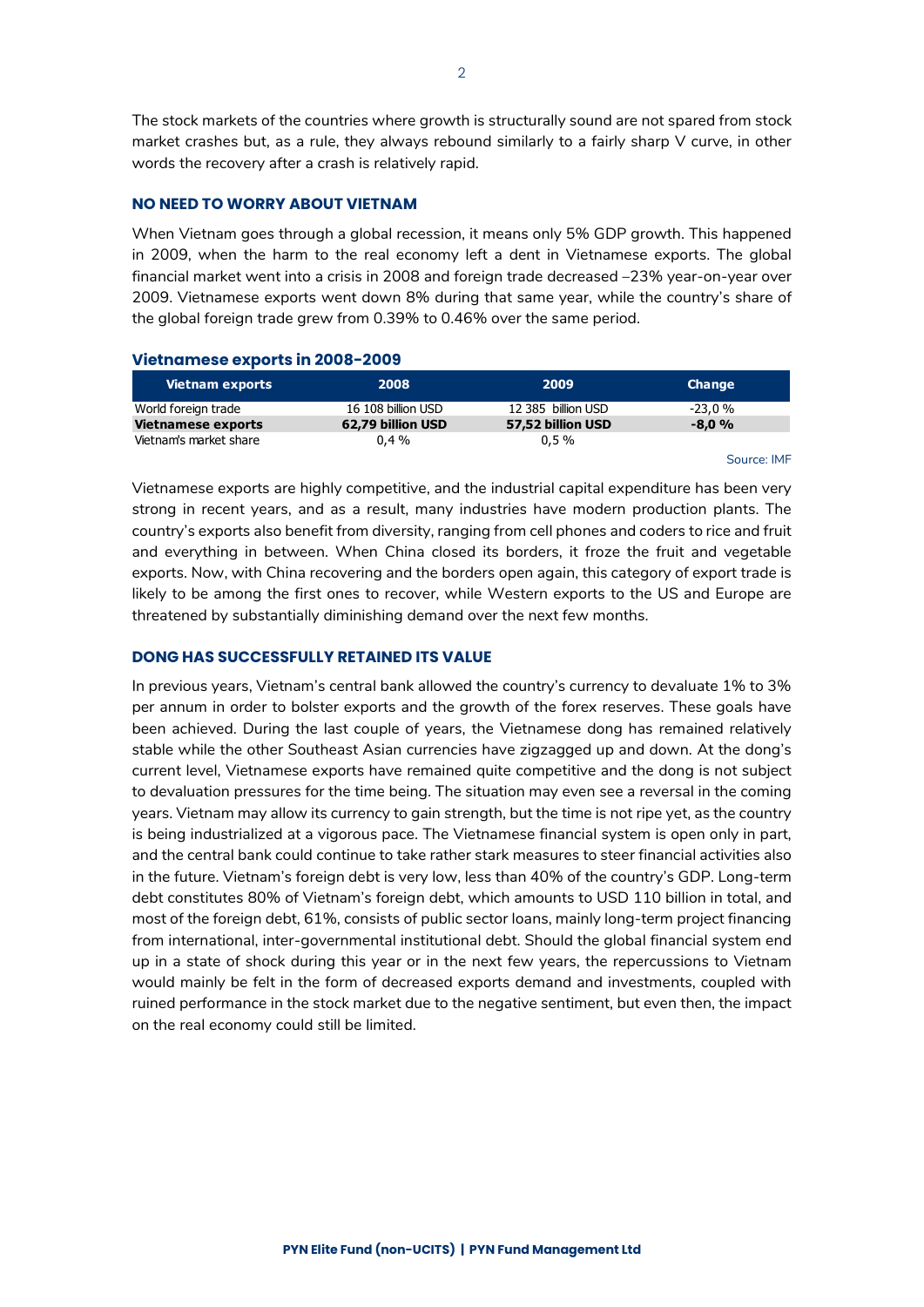



Source: Asian Development Bank (ADB), Bloomberg

### **PYN ELITE'S FOREX HEDGE**

We started to hedge our EUR/USD exposure with forward contracts in the spring of 2019, with the intention of keeping the exchange rate of this currency pair fixed over the next few years. The core idea of this measure was to lock up the benefit we gained from the weakening of the euro from 1.55 to the 1.10 level over the previous years. We maintained the hedge roughly for a year, during which time the currency pair moved moderately up and down, and our hedge eliminated this fluctuation from our portfolio. Consequently, the changes in the NAV per unit were almost exclusively aligned with the changes in the share prices of our portfolio stocks. It is impossible to predict short-term or even medium-term fluctuations in foreign exchange rates. As regards long-term historical correlations, however, there are data and indications available for determining if the currencies may perhaps undergo similar changes in the future, too. As for the EUR/USD pair, the indicators monitored by us include the changes in the interest rate spread. When we started out with our hedge, the interest rate spread was more than 3%. In our view, the interest rate spread may remain more narrow in the coming years and this could result in higher valuations of the EUR/USD pair.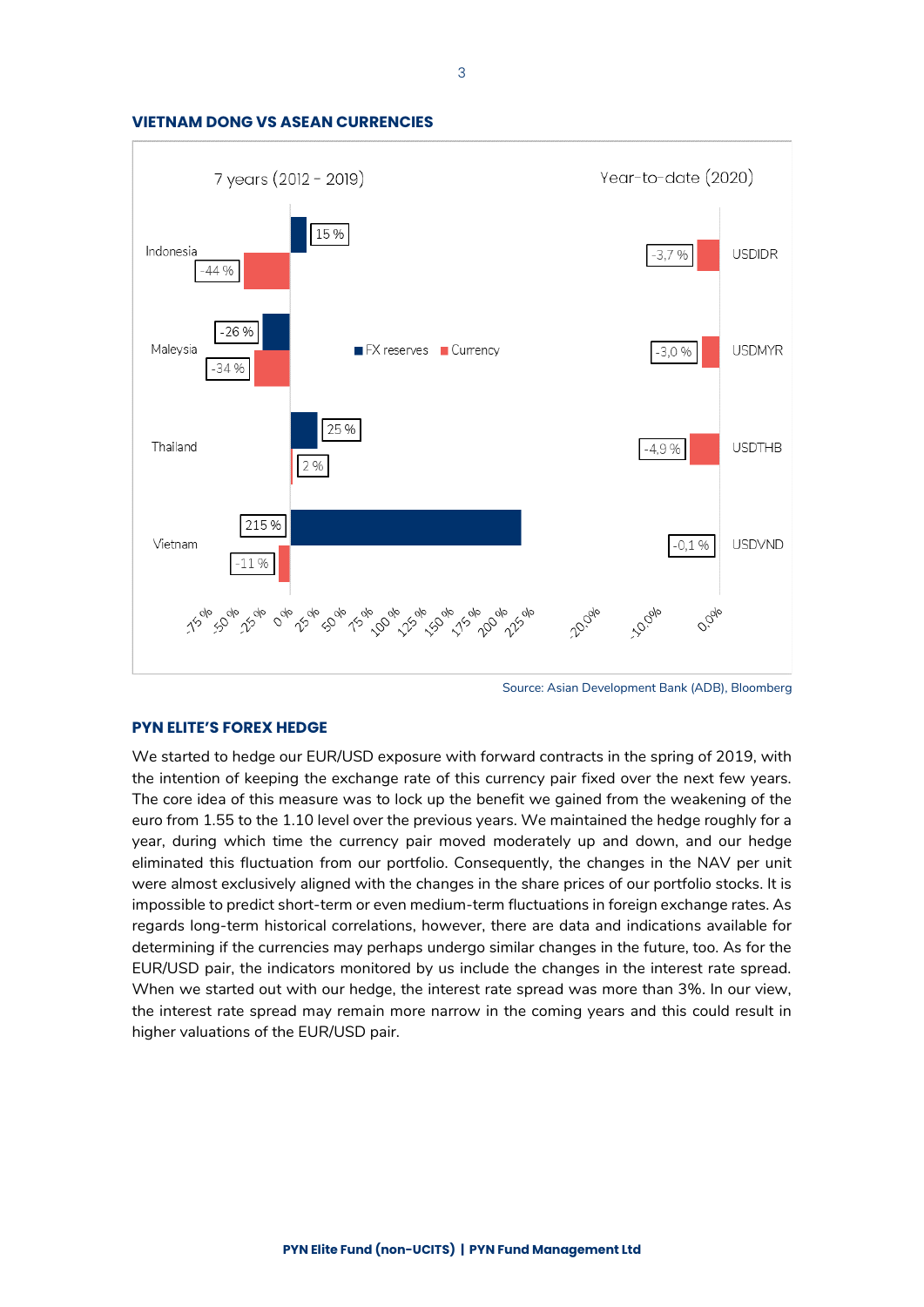



Due to the unpredictability of currency movements, it is sensible to look into the events over a long term and the circumstances in which such movements have taken place. The forecasts envision a period of slowed down economic development in Europe, similarly to Japan, and there may be valid reasons for this. The graph below shows the circumstance in which the Japanese currency moved stronger during the last 30 years. Interestingly, the Japanese yen has experienced three surprisingly clear periods of appreciation relative to the US dollar even though Japan's economic growth has been fairly negligible for 30 years and the years in which the yen strengthened didn't even coincide with stronger periods of growth in the economy. Granted, this analysis only represents one simplistic way to gain some insight into this difficult topic linked with several contributing factors.



### **JAPANESE YEN BIG MOVEMENTS WITHOUT ECONOMIC GROWTH**

#### **PYN Elite Fund (non-UCITS) | PYN Fund Management Ltd**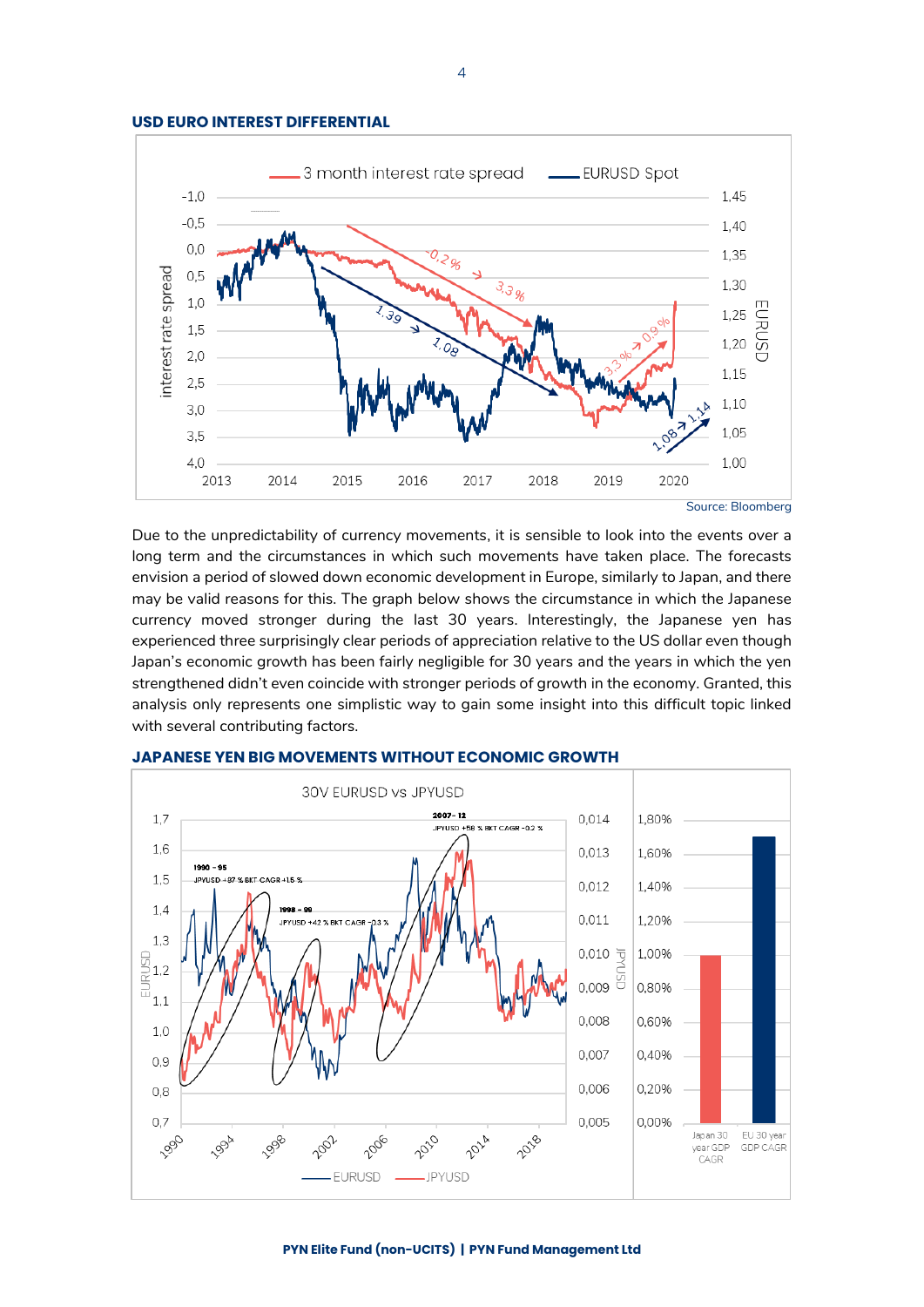### **VIETNAMESE LISTED STOCKS ARE CHEAP**

The VN Index reached a high level in terms of the PE valuation in April 2018 and the stocks started to cool down after that. However, the trend of the listed companies' forecasted earnings has continued to move upwards while the market's PE valuation has slipped down. This has resulted in pressure for a renewed surge in stocks, to avoid the entire market PE dropping too low, considering the excellent earnings forecasted for Vietnam in the next few years. In view of Vietnam's long-term growth forecasts, the country' stock market would easily tolerate a PE level of 15. Now the VN Index PE for 2020 has dropped to 10.6 and Vietnam All Shares trades at a PE of 8.6. With such average figures, the Vietnamese market of course offers a huge number of ridiculously cheap stocks, with PE valuations around 6. Vietnamese manufacturers are running their plants at high capacity and production hasn't halted at any point. However, Bloomberg's consensus earnings estimate for Vietnamese listed companies will also without a doubt be cut back substantially in the near future, depending somewhat on the industry.



#### **VN-INDEX IS VERY LOW PRICED**

Source: Bloomberg

### **PYN ELITE 2020 YTD**

Since the start of the year, we have purchased Vietnamese stocks for a total of EUR 56 million and sold them off for EUR 11 million. The fund received the cash from the MWG trade concluded in late November no sooner than in January, after which the fund has had access to generous cash resources. Much of it was used to purchase a block of shares in the CTG bank already in the second week of January, before the COVID-19 chaos, but even that has so far turned out to be a successful trade. Since then, we have bought stocks from industries devastated by the virus outbreak at block prices we have felt good about. We sold off a small illiquid position in the Vietnamese car dealership chain SVC during the upheaval. An ownership tussle in the company opened a window of opportunity for our sell-out. We booked a slight loss from the deal, but even so we got a higher price from the block sell than would have been possible at the start of the year. We got EUR 3.6 million in cash from the deal. In addition to the CTG bank purchase, we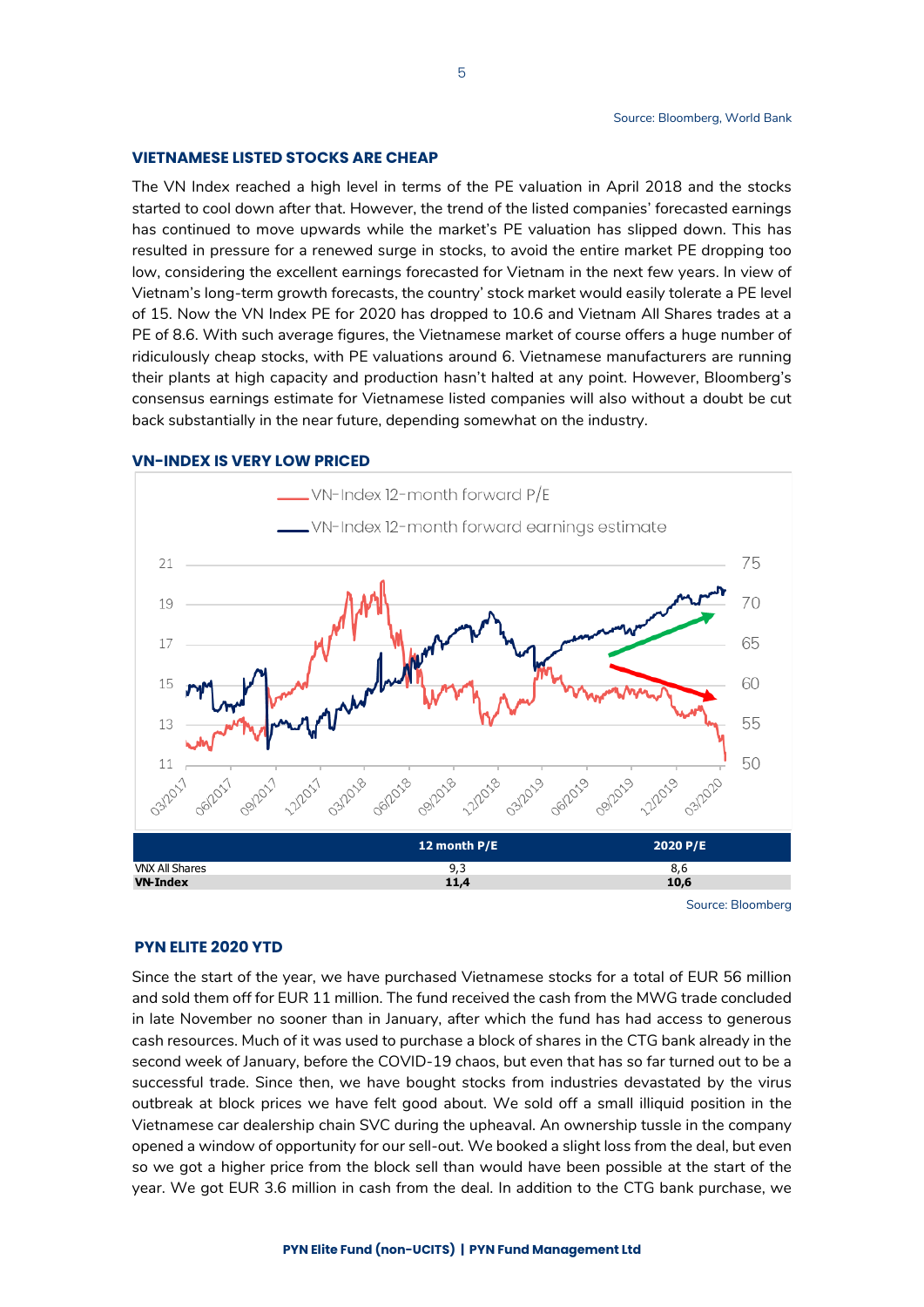have added to our portfolio entirely new stocks: Vietnam's airport operator ACV, Saigon's air cargo company SCS as well as a few other target companies we have been accumulating.

We have also had some additions to our current positions. The February subscription round brought in more than EUR 7 million in new net subscriptions, which is also one factor contributing to our current positive operational status.

### **KEY ALLOCATION CHANGES CTG**

Vietinbank (CTG) is one of Vietnam's three biggest state-owned banks. VCB has enjoyed the best management out of these three banks, while BID and CTG have shared second place. The number-two banks have had old balance sheet provisions allocated over several years, an inheritance from Vietnam's homegrown 2010–2012 recession. The Japanese MUFG bank has a substantial holding in the CTG bank and is understood to be willing to significantly increase its role, but the Vietnamese Ministry of Finance has not allowed this so far. The CTG bank's owners have also included the World Bank's investment arm IFC. Some of the owners have grown frustrated with the positive but very slow development over the last few years. CTG's provisions substantially decreased precisely at the end of 2019, however, and the coming years seem promising, both regarding the easing up of the provisioning pressures and eventual ownership reorganization. One of the bank's owners kept a substantial block of shares available at a high price for more than a year. Word passed around and, due to this offer, the stock market did not react to the positive earnings development during 2019 and the stock remained sluggish. We participated in clearing up this block and the stock has since gained in vigor. We have high expectations of this allocation in the next few years, even though the virus epidemic will temporarily weaken also the Vietnamese banks' earnings growth.



### **VIETNAMS BIGGEST BANKS**

Source: Bloomberg, Company financial statements

6

**CTG 5 333 7 096 33 % 21 %** BID  $4603$   $6449$   $40\%$   $152\%$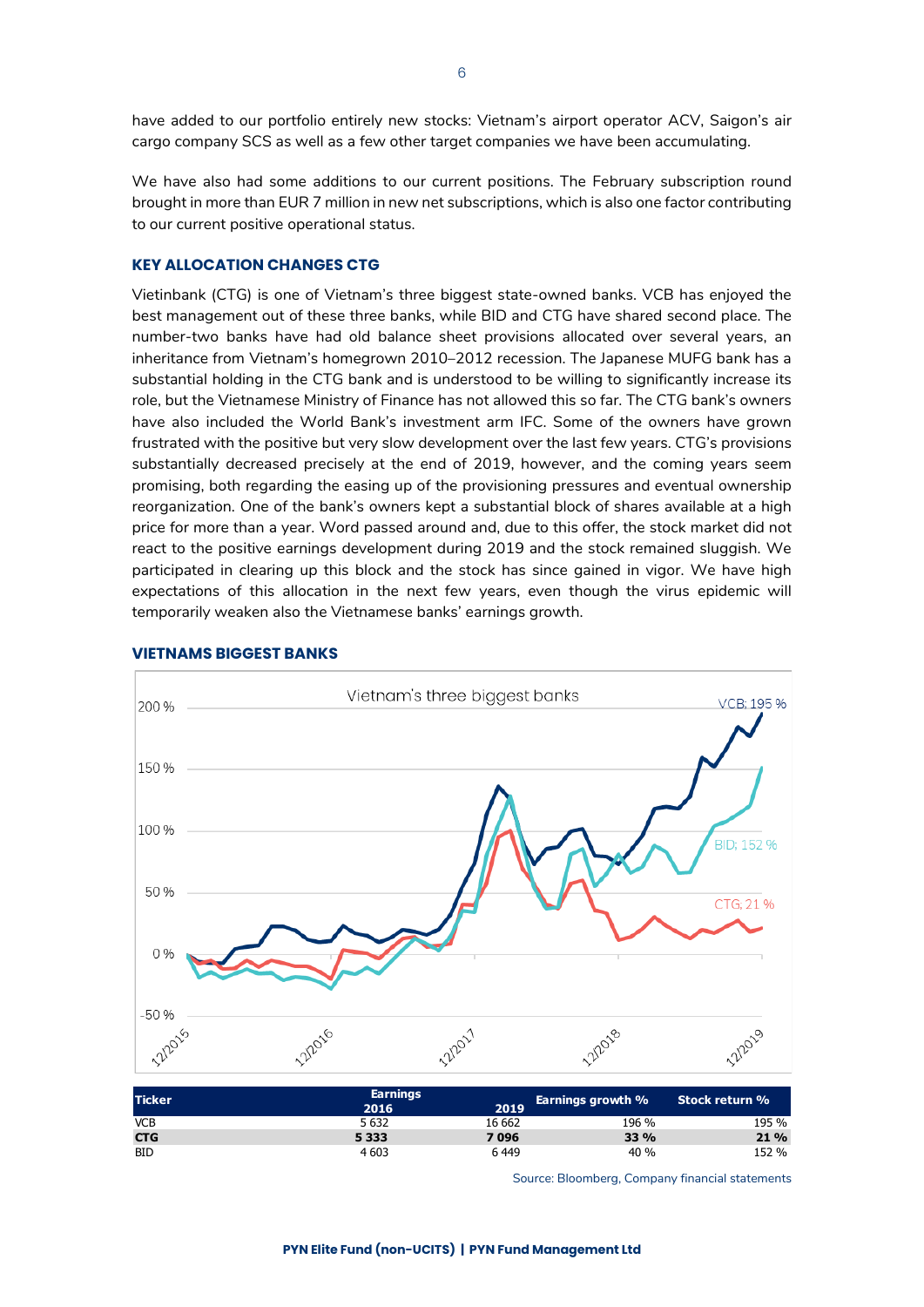### **ACV**

ACV owns and operates a total of 22 of Vietnam's biggest airports.

|         | <b>2017</b>      | <b>PO18</b> | . .              |
|---------|------------------|-------------|------------------|
| Revenue | <b>3830</b><br>∸ | 089<br>6    | າດາ<br>⊥∪<br>--- |

The company's EBIT margin has remained at the 50% level. Only 20% of ACV's revenue consists of income other than air traffic fees, while the corresponding figure at many other Asian airport companies is nearly half of the revenue. It can indeed be expected that an increasing share of ACV's revenue growth will, over the next few years, come from airport premise leases and passenger-focused business, in addition to an increase in air traffic. For the last couple of years, during Vietnam's weak stock market cycle, the stock has traded around 80,000 to 90,000 dongs per share. The coronavirus has stopped international air traffic and the drop in revenue and smashed earnings will be significant for the next few months. However, this has not changed the company's growth outlook for the coming years. The share price dropped close to 50,000 dongs. We managed to negotiate a block deal for a purchase price of 48,500, below the stock market price. The price level may vary a lot over the next few months, but we believe that we made a good deal in compliance with our Vietnam strategy. The stock now amounts to 3.3% of the portfolio.



### **ACV PRICE CHART**

### **SCS**

The air cargo company SCS has so far survived the current situation with very little operative damage, but the stock has already come down from last fall's 160,000-dong level, as one foreign fund started to sell off its shares. SCS is already well known to us because the company's shareowners include the port and logistics company Gemadept, one of our previous holdings. The SCS shares were already then a crown jewelry in Gemadept's balance sheet. The share price has come down further 25% during the Covid19 sell-off wave and we grabbed a block when the share price had declined by 22%. SCS now amounts to 2.7% of our portfolio and the latest share price is 100,000 dongs.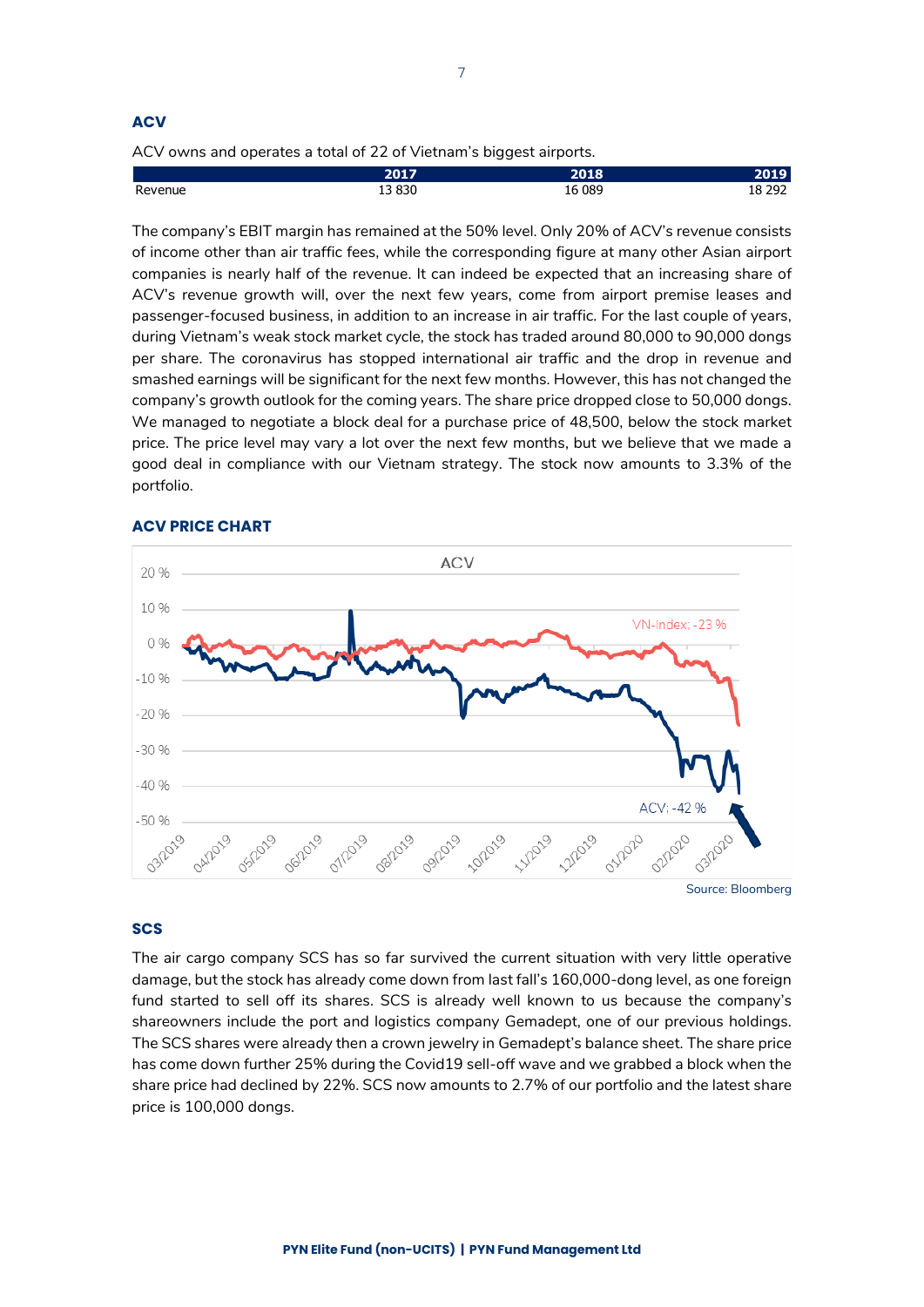

### **MWG**

For a long time, we have appreciated the retail group MWG's way of growing and still maintaining the group's overall earnings growth, even during new business launches. MWG is an exemplary company in Vietnam, perhaps the best managed in the entire stock market. However, we decided late in the fall to halve our position and cash in the accumulated very sizable return because other interesting opportunities appearing simultaneously in the market. Because the stock has the biggest weight in our portfolio, the sale freed up room for the other stocks to increase to the 20% maximum weight specified by our portfolio rules. According to the rules, at most two stocks may reach this limit at a time. We timed the sale to coincide with the moment when the MWG stock had outperformed the VN Index since summer 2019 and we additionally acquired a substantial premium price compared with the local stock exchange price. Our continued expectation is that MWG will be successful, even though we recently concluded another deal with its shares, at a price we felt was very good. It will not be until April, however, before the cash from this deal will be in the portfolio. We believe that the MWG share's current position is in balance with the rest of our portfolio. The coronavirus has substantially brought down the MWG share price because one of the group's outlets had to be closed due to a salesperson becoming infected by a customer. The resulting sell-off wave is entirely out of proportion and the share will have a lot of room for an upward rebound from these levels.

**SCS PRICE CHART**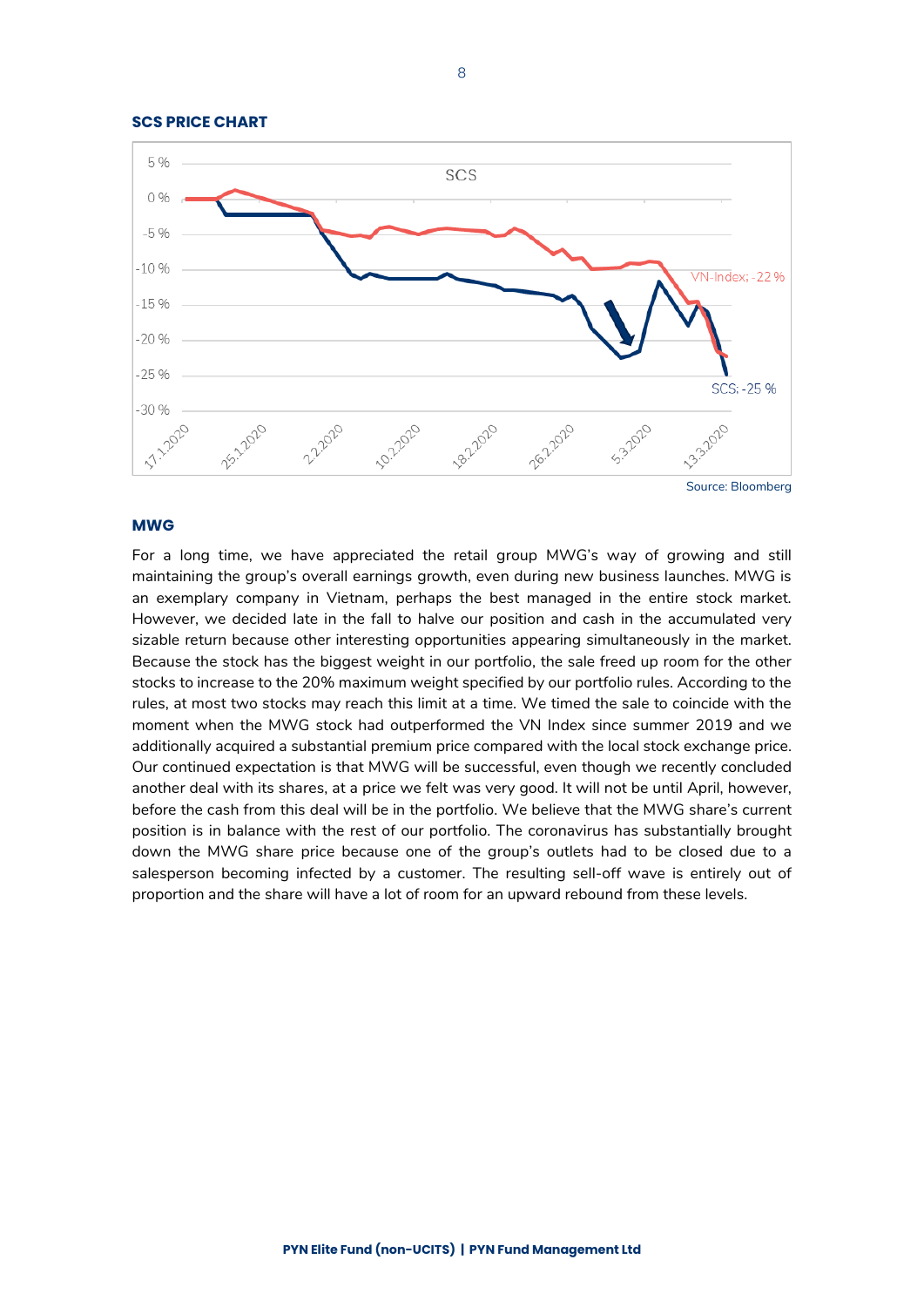

### **MWG PRICE CHART**

### **VEA**

Even while we sold off the car dealership SVC, we simultaneously increased our allocations in the car and moped plant owner VEA. The single most important product made by the company's three plants is a Honda moped, whose market share in Vietnam exceeds 70%. All three plants target their products for Vietnam's domestic markets, and we believe that at some stage in the next few years, the plants' car sales will overtake mopeds in terms of the company's earnings. The February sales figures were good for Honda mopeds, but we expect the company's car sales to suffer from the current situation, and even the moped market will probably take a blow. The plants have improved their capabilities to start producing electric mopeds and cars, and each car plant is managed by international executives selected by the brand owner (Honda, Toyota and Ford). The VEA holding company is old-fashioned and still under pressure from the previous governance practices, but things are going in the right direction and the subsidiaries operate independently, unharmed by this legacy. China published rather chilling figures of crashing car sales in February, and this has undoubtedly contributed to the VEA's falling share price.



#### **VEA PRICE CHART**

Source: Bloomberg